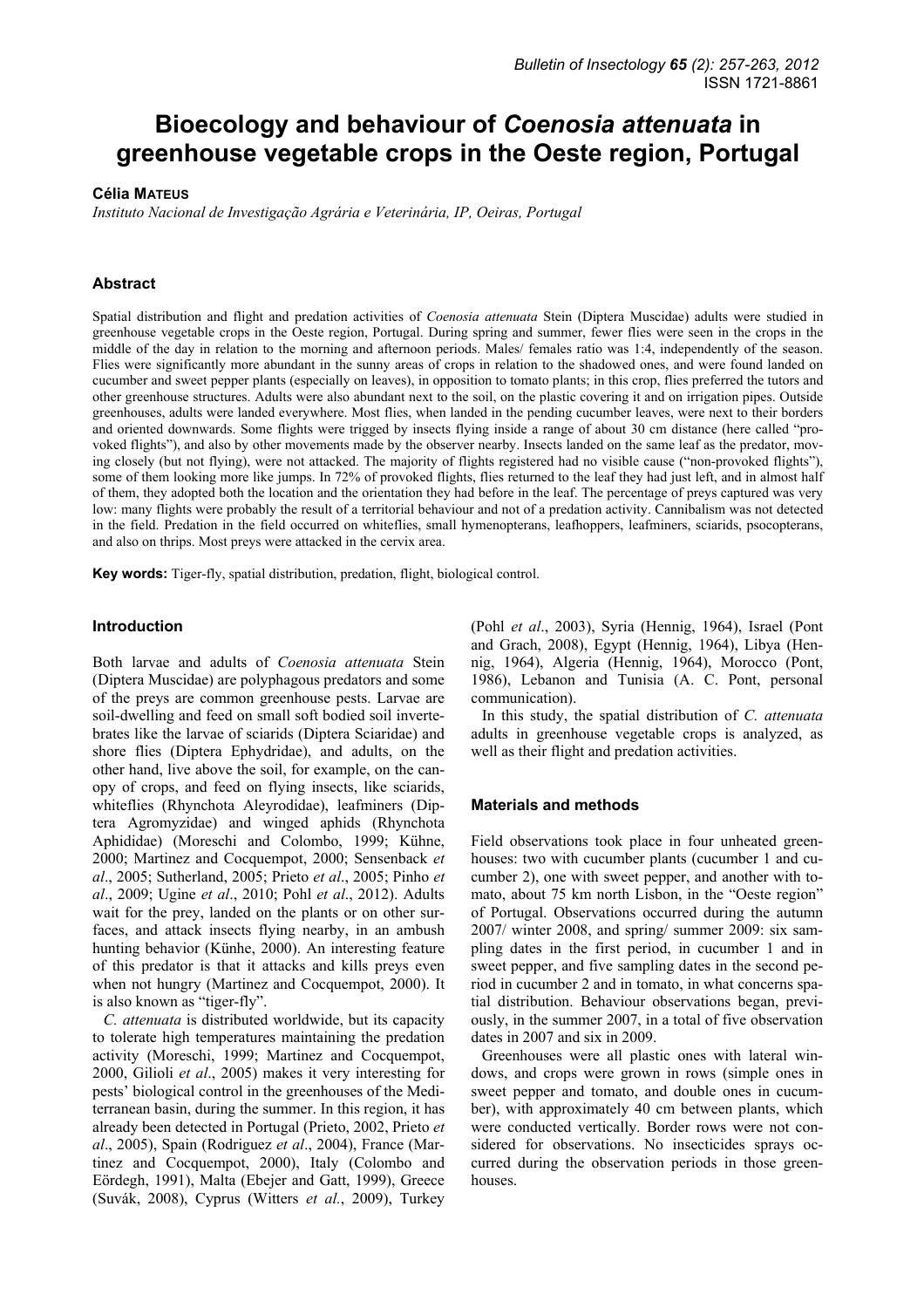## Spatial distribution

Along cucumber 1, cucumber 2 and sweet pepper crop rows, in approximately every four meters, a section of one meter of the crop was inspected (specifically stems, upper page of leaves, flowers and fruits, in the upper, middle and lower height level of the plants present in that section), in a total of six or seven sections per row, depending on the greenhouses. The presence of *C. attenuata* adults was registered. Crop rows had a northsouth direction, meaning that in the morning, when walking along the inter-rows inspecting the plants, in one side, the part of the plants facing the inter-row was in the shadow (here called shadowed row) and, in the opposite side, the part of the plants facing the inter-row was receiving the sunlight directly (here called sunny row). In the afternoon, the same occurred, but with an opposite orientation. The number of *C. attenuata* adults observed in the morning, in each sunny row and in the opposite shadowed one, was registered and compared by the paired t-test, in a total of 53 pairs of rows in cucumber and 25 pairs in sweet pepper. Observations were also conducted in the afternoon in the cucumber crop (21 pairs of rows), and rows were also compared by the paired t-test.

The spatial distribution of potential preys was evaluated in cucumber 2 greenhouse, following the same methodology described above for the predator, with the additional observation of the lower page of three leaves per height level, in each section. Potential preys of *C. attenuata* adults were those insects not bigger than this predator adults and with capability of flying, and their presence in sunny and shadowed crop rows (31 pairs of rows) was compared using the Wilcoxon matched pairs test.

In tomato, the distribution of *C. attenuata* adults was registered in two different crop development stages: (1) when there were fruits in the  $1<sup>st</sup>$  and  $2<sup>nd</sup>$  clusters, the  $3<sup>rd</sup>$ ones were still flowering, and the top of plants were 50 to 70 cm distant from the horizontal tutor (which was at about 1.80 m height); (2) and later, when most fruits were ripened and many plants already reached the horizontal tutor. Along tomato crop rows, the presence of *C. attenuata* adults was registered, in every four meters, in one meter sectors constituted by: (1) a tomato plant; (2) the respective vertical tutor (above the top of the plant and along the stem); (3) the horizontal tutor where the vertical ones were tied at the top (50 cm each side of the plant were observed); (4) the bended irrigation pipe in the floor, next to plant; and (5) the plastic covering the floor along the rows (50 cm each side of the plant were observed). The items 4 and 5 were considered only in the second development stage set of observations, since old leaves had already been eliminated, leaving those items visible. Plants observed in that crop development stage were those that still had not reached the horizontal tutor (i.e. the top part of the vertical tutor was still not covered by the plant). Sectors ( $N = 25$  for the first development stage, and  $N = 40$  for the second one) were analysed and locations of the predator compared with the Friedman test, followed by the nonparametric Tukey-type multiple comparisons test (Zar, 1984).

The location of *C. attenuata* adults landed in cucumber leaves, selected at random, was registered, considering three parts of the leaf with approximately equal area: next to the petiole, middle area, and border of the leaf. The orientation of adult flies landed on cucumber leaves and on tomato greenhouse structures, all selected at random, was also registered, that is if flies' head was facing upwards or downwards in pending leaves or in other non-horizontal surfaces. Additionally, for a smaller number of flies, their orientation was registered taking into account if flies were located in sunny rows or in shadowed ones. These two parameters (location and orientation in the leaves or other structures) were registered only after about 5 seconds observing the fly, with no change occurring during that period. Predators holding preys were not considered for this analysis.

*C. attenuata* adults were also searched for outside the crop greenhouses.

Statistical analysis was performed with the programs Minitab (4.0) and Statistica (7), for a significance level of 0.05.

## Flight activity

The behaviour of *C. attenuata* adults landed in cucumber leaves was registered, during the morning. Adults were selected at random and observed individually, during 30 minutes or until they left the leaf where they were landed. Distance between the fly and the observer was about 0.8 to 1 meter, with the observer seated and doing minimum movements during the observation period. Flights were classified as "provoked flights" and "non-provoked flights", whether their cause was identified or not by the observer; seldom flights occurred with no visible cause. Parameters registered were: (1) the location and orientation of the fly in the leaf, in the beginning of the observation period, and after each flight (registration occurred about 5 seconds after landing); (2) the time flights occurred; (3) their cause; and (4) the capture of preys during the flight. For adults' location, the criterion was the same indicated above (next to the petiole, middle area and border of the leaf). For adults' orientation, each cucumber leaf was divided in sectors as if it was a clock, the petiole indicating 0h/12h and the leaf apical part indicating 6h; flies were registered as oriented towards the hours.

Temperature at the beginning and at the end of each observation period was registered with a maximumminimum thermometer (XH-202).

## Predation activity

In relation to predators holding preys, detected during the observations of spatial distribution, flight activity and other random observations, the time taken in the feeding process was registered until the prey was abandoned. Consumed preys were collected after being abandoned by the predator and were identified in the laboratory. The location of attack/ predation vestiges in their bodies was registered.

The behaviour associated to predation consumption was also registered.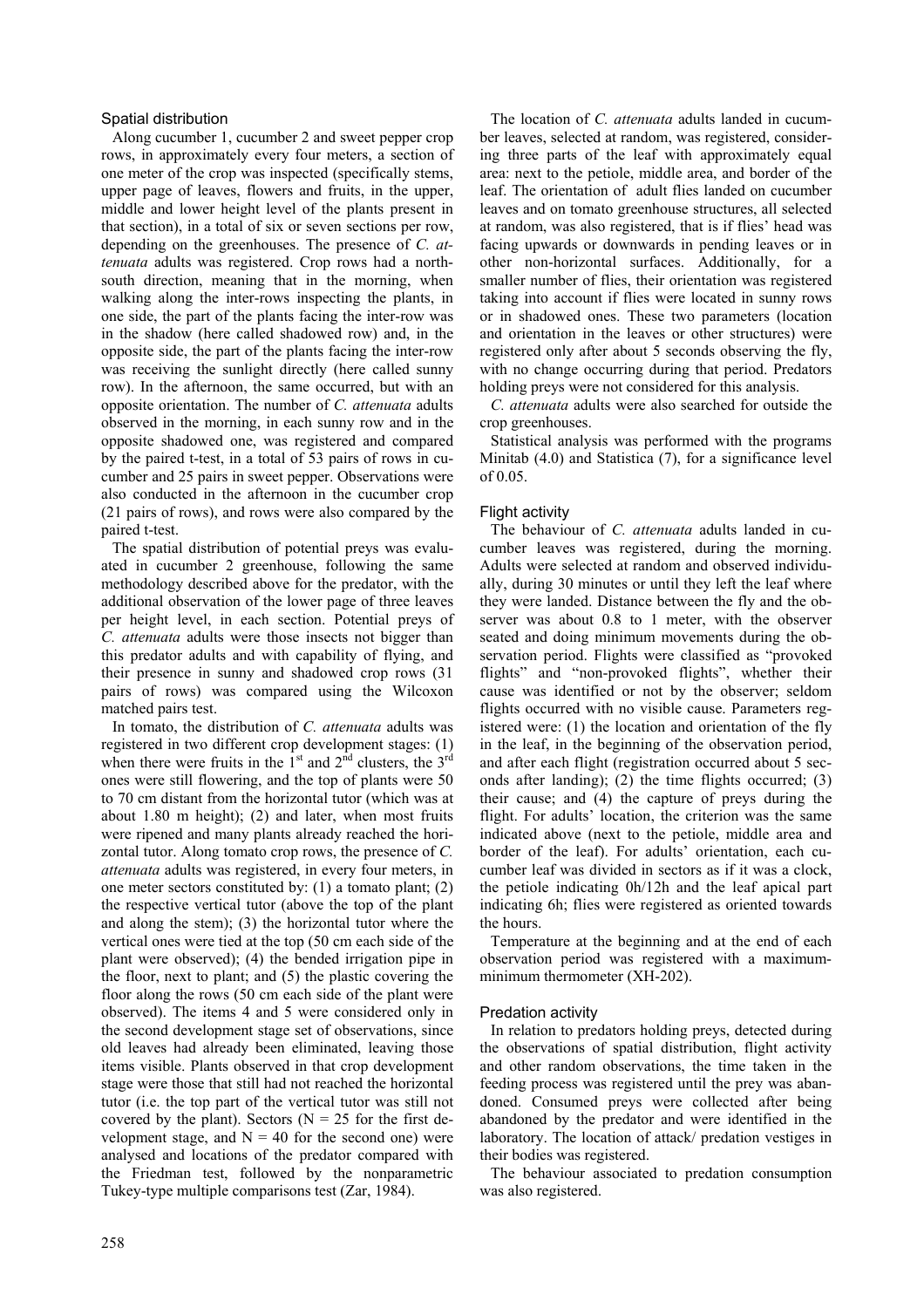## **Results**

#### Spatial distribution

Significantly more *C. attenuata* adults were detected in the sunny rows than in the shadowed ones in the cucumber greenhouses, in the morning ( $t = 10.78$ ,  $df = 52$ ,  $p = 0.000$ ) and in the afternoon (t = 7.95, df = 20,  $p = 0.000$ . The same occurred in the sweet pepper greenhouse, analysed during the morning period  $(t =$ 8.93,  $df = 24$ ,  $p = 0.000$ ). In relation to the presence of potential preys in cucumber, no significant differences were detected between the two types of rows ( $N = 31$ ,  $Z = 0.87$ ,  $p = 0.38$ ). Analyzing whiteflies, separately, the most abundant potential preys (88%), the same result was reached ( $N = 28$ ,  $Z = 0.71$ ,  $p = 0.48$ ). Predators and potential preys mean number  $(\pm \text{ SE})$  are presented in table 1.

Predators' sex-ratio (male/female) was  $0.26 \ (\pm 0.08)$ in cucumber and  $0.25 \ (\pm 0.06)$  in sweet pepper, during the autumn, and  $0.25 \ (\pm 0.05)$  in cucumber during spring/summer.

In tomato, in the first crop development stage analyzed, all *C. attenuata* adults detected (N = 26) were landed in the vertical tutors above the top of the plant. In the second development stage there were significant differences between the items compared ( $\chi^2$ <sub>r</sub> = 135.26,  $N = 40$ ,  $df = 7$ ,  $p = 0.000$ ), being the predators' presence significantly higher in the part of the vertical tutor above the top of the plant, in the horizontal tutor (located above the plant), and also on the bended irrigation pipes placed in the soil (table 2).

Predators observed landed on cucumber leaves  $(N =$ 268 adults) were: 57% in the border of the leaves, 33%, in the middle area, and 10% in the interior, next to the petiole. In relation to predators orientation on cucumber leaves ( $N = 787$  adults), 98% were oriented downwards, that is with the head and front legs in a lower height level in relation to the rest of the body. Because most observed leaves were pending towards the inter-rows, flies were than mostly directed towards them. When predators location in sunny and shadowed rows was taken into consideration ( $N = 97$  adults and  $N = 43$ adults, respectively), 97% in sunny rows and 95% in shadowed ones had a downwards orientation. In the tomato crop, on plants and on structures associated to them, 97% (out of 185 adults observed) were facing downwards: as an example, 114 out of 116 individuals detected in vertical tutors were in that position, as well as 59 out of 60 seen on the irrigation pipes.

During spring and summer, at the middle of the day, when temperatures were high, few predator adults were detected in the crops in relation to the morning; they were seen again landed on the plants and other greenhouse structures at the end of the afternoon, when temperatures had already dropped.

Outside the greenhouses, *C. attenuata* adults could be found everywhere: they were landed in the surrounding natural vegetation and on a variety of structures (on the greenhouses plastic, warehouses walls and agricultural machinery).

#### Flight activity

A total of 1159 minutes and 48 seconds were spent observing the behaviour of 69 *C. attenuata* adults (53 females and 16 males) landed on cucumber leaves, a mean of about 17 minutes per fly. When landed, most of the time, predators did not move (as it is possible to evaluate by an observer 0.8 to 1 meter distance): adults

**Table 1.** Mean number (± SE) of *C. attenuata* adults (predator) and potential preys (total and whiteflies) registered in sunny rows and in shadowed ones in greenhouse crops.

|                    |                                       | Cucumber |                          |                  |                          | Sweet pepper       |  |
|--------------------|---------------------------------------|----------|--------------------------|------------------|--------------------------|--------------------|--|
|                    | Morning                               |          | Afternoon                |                  | Morning                  |                    |  |
|                    | Sunny                                 | Shadow   | Sunny                    | Shadow           | Sunny                    | Shadow             |  |
| Predator           | 23.9a ( $\pm$ 2.1) 2.0b ( $\pm$ 0.3)  |          | $19.3a (\pm 2.1)$        | 2.8b $(\pm 0.7)$ | $8.0a (\pm 0.9)$         | $0.7b \ (\pm 0.2)$ |  |
| Preys (total)      | 15.3a ( $\pm$ 4.4) 14.7a ( $\pm$ 3.2) |          | $\blacksquare$           |                  |                          |                    |  |
| Preys (whiteflies) | 14.6a $(\pm 4.8)$ 13.8a $(\pm 3.4)$   |          | $\overline{\phantom{0}}$ |                  | $\overline{\phantom{a}}$ |                    |  |

In each crop/period, predator and preys values followed by different letters are statistically different at a 0.05 level of significance.

**Table 2.** Mean number (± SE) of *C. attenuata* adults in the tomato crop and greenhouse structures, and respective sum of ranks used in statistical analysis.

|                            | Mean $(\pm SE)$     | Sum of ranks       |
|----------------------------|---------------------|--------------------|
| Horizontal tutor           | $1.13 \ (\pm 0.15)$ | 242.5 a            |
| Vertical tutor-top         | $1.35 \ (\pm 0.18)$ | 255.0a             |
| Vertical tutor-along stem  | $0.03 \ (\pm 0.03)$ | 132.5 b            |
| Plant (fruits)             | $0.03 \ (\pm 0.03)$ | 132.0 <sub>b</sub> |
| Plant (leaves)             | $0.08 (\pm 0.06)$   | 137.0 <sub>b</sub> |
| Vertical tutor-next soil   | $0.23 \ (\pm 0.09)$ | 153.5 <sub>b</sub> |
| Irrigation pipe- next soil | $1.73 \ (\pm 0.28)$ | 239.5a             |
| Plastic-cover soil         | $1.18 \ (\pm 0.07)$ | 148.0 <sub>b</sub> |

Values followed by the same letter are not significantly different at a 0.05 level of significance.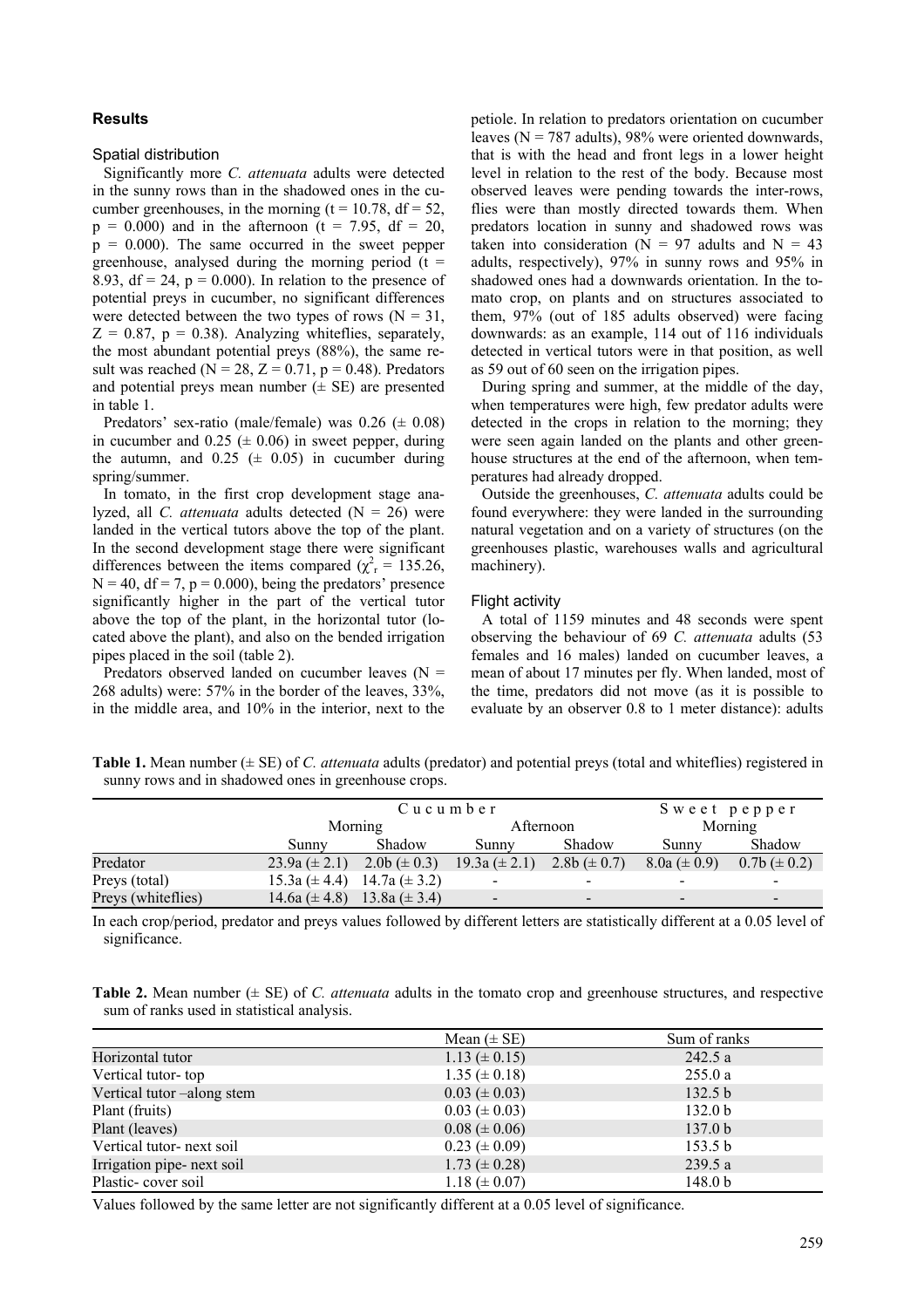|                                     | Provoked flights | Non-provoked flights |
|-------------------------------------|------------------|----------------------|
|                                     | $(N = 72)$       | $(N = 222)$          |
| Location and orientation maintained | 34               | 109                  |
| Only location maintained            |                  | 24                   |
| Only orientation maintained         |                  | 37                   |
| Location and orientation altered    |                  |                      |
| Leaf abandoned                      | 20               | 34                   |

**Table 3.** Maintenance/ change of location and/ or orientation of *C. attenuata* adults in cucumber leaves after a flight in relation to the situation before that flight; abandonment of the leaf.

were rarely seen walking on a leaf and, when that happened, the proboscis was touching it, as if they were probing; more frequently, they rotated slightly, changing orientation. Most predator movements were quick flights, whether "provoked" or "non-provoked" ones.

Fifteen out of 69 adults (22%) remained in the same leaf after the 30 min observation period. Of those flies that abandoned the leaf during the observation period, 63% did so by a non-provoked flight and 37% by provoked flights.

A total of 72 provoked flights and 222 non-provoked flights were registered (table 3). 85% of provoked flights were caused by an insect flying nearby; the others were also caused by movements but not of potential preys. Most non-provoked flights were smaller ones, generally inside the perimeter of the cucumber leaves, some looking almost like jumps. Minimum and maximum period of time between two consecutive nonprovoked flights were of 2 seconds, and of 11 minutes and 22 seconds, respectively.

In 47% of provoked flights and in 49% of nonprovoked ones, at the end of them, flies adopted the same location and orientation in the leaf that they had before the flight, and in only 10% and 8%, respectively, the result was a change in both location and orientation (table 3).



**Figure 1.** Preys (N = 157) captured by *C. attenuata* adults (143 females and 14 males) during the observations conducted in greenhouse crops in the Oeste region, Portugal.

In relation to the flies' orientation in cucumber leaves, when landed there, 96% of the orientations adopted by the flies during the observation period were between 4h and 8h (seeing the leaf as a clock, as indicated above), which corresponds to downwards orientation, since leaves were pending by the petiole.

In 52 out of 72 provoked flights (72%), the predator returned to the leaf from where it had left, allowing to verify if a prey had been captured: only three of those flights resulted in the capture and consumption of a prey, and in four of them, the predator returned to the leaf holding a small hymenopteran that was not consumed and, in fact, flew away. Fourteen of those 52 flights had been trigged by other *C. attenuata* adults flying near by, which were never captured. Cannibalism was only observed when two female flies were being transported to the laboratory in the same vial.

Never a *C. attenuata* fly was seen attacking an insect landed in the same leaf, even when that insect was walking in front of the predator, 1 cm distant. Insects caused the predators flights/ attack movements only when flying nearby (inside a range of about 30 cm distance), or when landing or taking off from the same leaf or neighbourhood ones.

Flight activity observations occurred in a range of temperatures between 20 to 28 °C.

#### Predation activity

Insects captured by *C. attenuata*  $(N = 157)$  are presented in figure 1, being whiteflies the majority of them (59%). Some predation data were already presented above, associated to flight activity observations. In the sweet pepper greenhouse, in spite of the high abundance of released *Orius* sp., never a *C. attenuata* adult was observed attacking those adults.

Predation was identified by the existence of a hole in the preys' tegument ( $N = 56$ ), caused by the predator's proboscid for sucking the preys' content. In most preys  $(N = 23)$  that predation hole was localized in the cervix or "neck" (the membranous area between the occipital region of the head and the prothorax), but it could also be found in the head ( $N = 16$ ), thorax ( $N = 8$ ) and abdomen  $(N = 9)$  of the prey. Sometimes preys ended decapitated or partially decapitated, with the head in a twisted position.

The time spent sucking the preys began to be counted, in most cases, when the feeding process was already in course, not from its beginning, which was the case of a sciarid sucked during 5 minutes and 14 seconds (5'14"), a small hymenopteran (8'58") and a leaf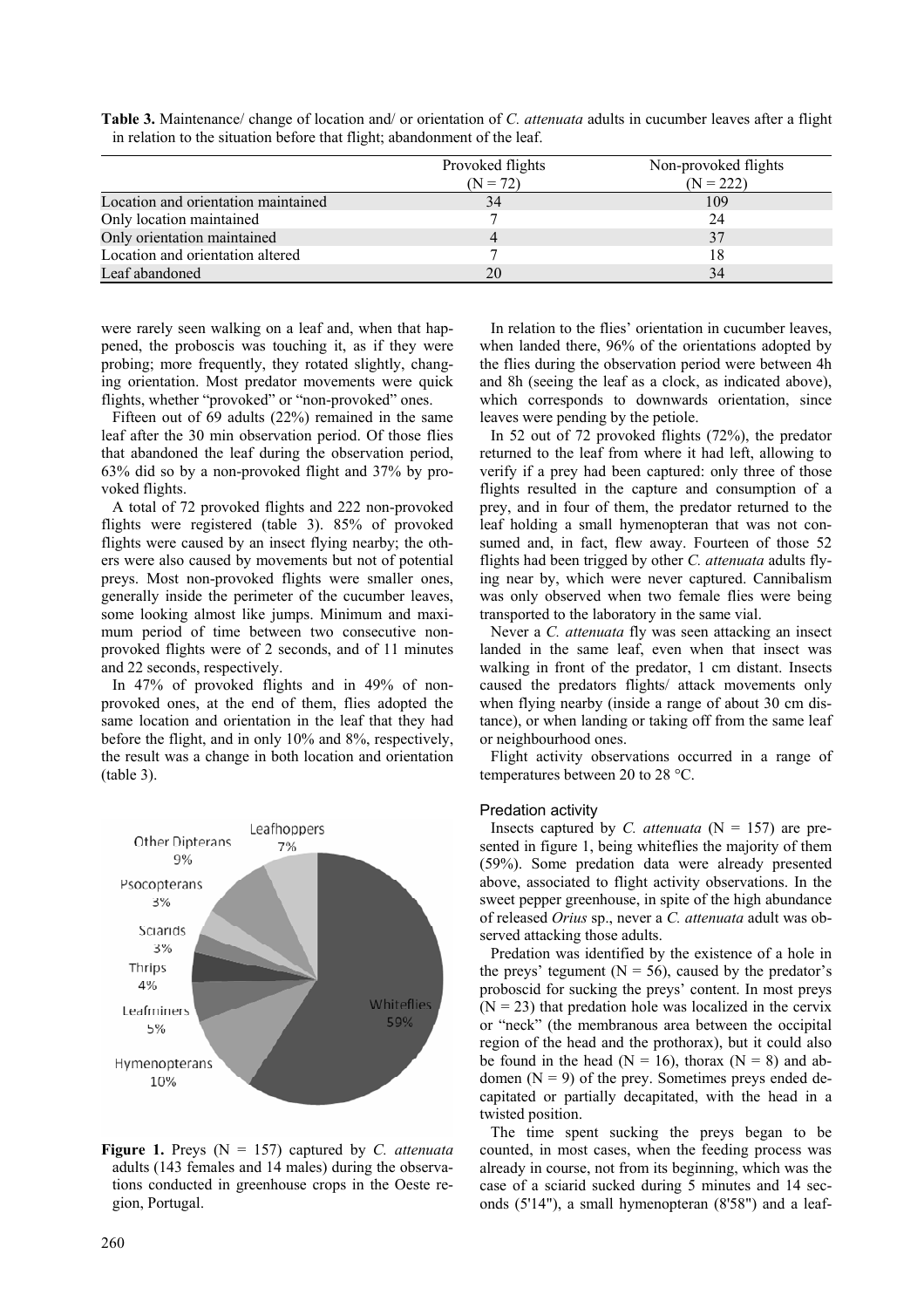miner *Liriomyza* sp. (9'50"). A whitefly was seen being captured and the feeding process occurred during 2'20" as well as an unidentified dipteran sucked during 16'05".

When a predator stopped sucking the prey, it released it, and generally walked slightly forward over the dead prey, leaving it behind. The release of the prey was followed by scraping the front legs one against the other.

### **Discussion and conclusions**

*C. attenuata* adults were significantly more abundant in the sunny areas of crops in relation to the shadowed ones, both in the morning and in the afternoon. This cannot be directly attributed to the distribution of potential preys, since they were equally abundant in sunny and shadowed areas of the crop. According to Gonzalez-Bellido *et al*. (2011), adaptations in the form and function of *C. attenuata*'s photoreceptors favor resolution over sensitivity, reflecting this species' lifestyle and the need to recognize and target preys with precision; a well illuminated environment offers then better predation conditions to this predator.

Pinho *et al*. (2009) observed a clear preference of *C. attenuata* adults for the cucumber and sweet pepper leaves, in relation to the other parts of those plants, which was also observed during this study, even though not registered. Contrarily, in tomato, flies were rarely seen in contact with the plants or structures closely associated to them, as for example the part of the vertical tutor interlaced along the stem, as if something in the tomato plant repels this species. On the other hand, the part of the vertical tutor above the tomato plant was one of the preferred locations, being the large majority of flies oriented downwards, facing the plant below them, in what could be interpreted as a vigilant attitude towards insects flying around. When tomato plants were high, almost reaching the top horizontal tutor, many flies were also landed there. Adults were also detected next to the floor, on the bended irrigation pipes, reflecting this species' biology, as adults emerge from the soil, and may predate adult insects present there, as for example sciarids. The number of flies present on the plastic covering the soil along the rows may have been underestimated owing to the difficulty to detect the flies on a black plastic with dust and soil particles. In crops that for any reason do not attract *C. attenuata*, like tomato, vertical tutors or any other vertical structures should always be present, regularly spaced in the crop, for promoting this predator presence and activity.

Outside the greenhouses, *C. attenuata* adults could be found landed everywhere; *Coenosia* sp. can colonize greenhouses from the outside (Kühne, 2000).

*C. attenuata* adults were located preferably near the borders of cucumber pending leaves and oriented downwards, which probably allows a broader visualization of insects flying nearby, as well as an easier and quicker take-off. Their front legs are the shorter pair and the hind one the longest (Pérez, 2006), and so the downwards position accentuates this morphological feature. A positive geotropism may also be considered: although not counted in this study, most flies during the

feeding process (holding and sucking the prey) had also a downwards orientation. This orientation occurred both in pending leaves located in sunny rows and in the opposite shadowed ones and so flies were not oriented towards the sun. Flies orientation was registered only after waiting five seconds because, seldom, immediately after landing, flies changed their position for a new one, which lasted for a longer time (a more "stabilized position").

During spring and summer, fewer predator adults were detected in the crops in the middle of the day in relation to the morning and afternoon periods, as also referred by Moreschi and Süss (1998), probably due to high temperature values, that make them search for cooler places, e.g. near vents and windows (Moreschi and Süss, 1998; Moreschi, 1999). In this study, flight and predation observations occurred at temperatures ranging 20 to 28 °C, at which flight and predation activities are high, according to Moreschi and Süss (1998) and Gilioli *et al*. (2005).

Four times more *C. attenuata* females than males were found in the greenhouses, independently of the season. When evaluating sex ratio in the field, other sex dimorfism features besides body size must be considered, because *C. attenuata* females, bigger than males, varied considerably in their size; other morphological differences, easily detected without a magnifying lens, are the colour of the head, antennae, abdomen and front legs, and also the general shape of the body (Moreschi and Süss, 1998; Rodriguez and Aguilera, 2002; Aguilera *et al*., 2004; Pérez, 2006). It was also noticed that males were more difficult to capture than females; they were more agile in escaping, and in fact Gilioli *et al*. (2005) concluded that males' activity is slightly higher than females one.

*C. attenuata* adults' provoked flights were trigged by insects flying nearby, inside a range of about 30 cm distances, half the distance indicated by Evans (1930) for *Coenosia humilis* Meigen. Other movements could also have the same effect: sometimes flies landed on the observer's hand or on the paper being handled, if movement occurred too closely. The 0.8 to 1 meter distance between the observer and the observed fly was defined in order to avoid interference situations. No insect walking nearby the predator, in the same leaf, was seen to be attacked, although movements of the predator's body indicated that it was pairing attention to it; when the insect was forced to take-off (by gently approaching the tip of a pencil), the predator generally followed it. References recognize that *Coenosia* spp. flight is trigged by insects flying close by (Evans, 1930; Moreschi and Süss, 1998; Kühne, 2000), and by small air borne objects (Morris and Cloutier, 1987), like sand particles thrown in their vicinity (Prieto *et al*., 2005).

The majority of flights registered had no identified cause (here called non-provoked flights). Sometimes they were frequent (separated by few seconds), but a fly could be landed, without significant movements, during more than 11 minutes. Non-provoked flights were generally small ones, mostly occurring in the leaf perimeter, some looking like jumps, which is in accordance with the already referred length of hind legs in relation to the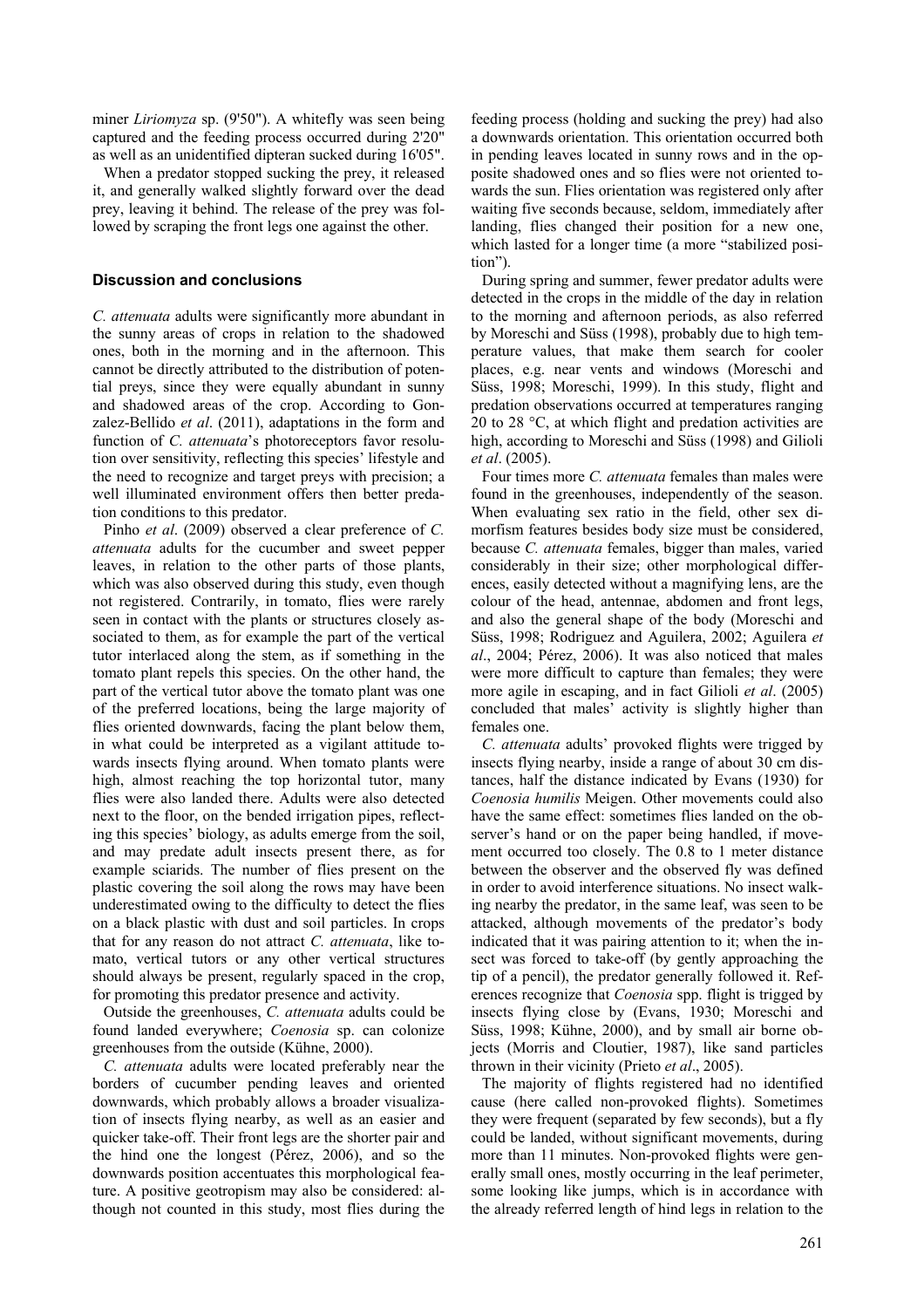others. However, some flies abandoned the leaf where they were landed through a non-provoked flight.

In 72% of provoked flights, flies returned to leaf they had just left. According to Kuhne (1998; 2000) and Moreschi and Süss (1998), *Coenosia* spp. generally return to the original place to suck the prey, but in the present study the return occurred even when the predator had not captured a prey, and in almost half of the flights, it adopted both the location and the orientation in the leaf that they had just before taking-off from it.

At the end of the 30 minutes observation period, 22% of the observed predators were still in the same leaf, but since they had been chosen at random, already landed, it is not possible to evaluate for how long they stayed there. *C. humilis* was seen using the same perch for at least half an hour in sucession (Evans, 1930).

The percentage of provoked flights that resulted in the capture of a prey was low, as also seen by Evans (1930) for *C. humilis*, reflecting a low predation success or more probably a territorial behaviour, in which *C. attenuata* adults repel other insects flying nearby, by flying towards them. Sutherland (2005) identified a territorial behaviour in this species, and Morris and Cloutier (1987) referred to a "conspecific buzzing behaviour" in *Coenosia tigrina* F., with apparent attacks between conspecific adults with no killing occurring.

Cannibalism was never observed in the field during this study, but occurred when transporting adults together in small plastic vials, as expected from a predator species. Cannibalism is described for *Coenosia* spp. adults, in hunger situations, when alternative preys are lacking (Moreshi and Süss, 1998) or in laboratory conditions (Morris and Cloutier, 1987), specially by females over males (Rodriguez and Aguillera, 2002).

Most preys captured were whiteflies, which were also the most abundant ones in the greenhouses studied; it has yet to be clarified whether the cause was their abundance or a preference. Other preys captured were sciarids, leafminers, other small diperans not identified, psocopterans, leafhoppers and small hymenopterans. Thrips were also predated. All preys captured were relatively small and, in fact, according to Moreschi and Süss (1998), *Coenosia* sp. adults predate insects of equal size or slightly bigger than the predator. The prey spectrum presented here, except for psocopterans, is also indicated by other authors, whether from field observations or laboratory predation tests (Künhe, 1998; Téllez and Tapia, 2006; Pinho *et al*., 2009). Being a generalist predator, the relative abundance of each arthropod taxa present when observations are made affects the percentage of preyed arthropods of each type.

The cervix was the preferred location for the insertion of the proboscis for sucking the preys, as also referred by Colombo and Eördegh (1991) and Moreschi and Süss (1998). Time spent sucking each type of prey varies between authors (Evans, 1930; Moreschi and Süss, 1998) and in fact depends on the preys' body content and on the rate of hunger of the predator. Additionally, preys are not always completely consumed, as a result of a so called "predation instinct" (Morris and Cloutier, 1987; Moreschi and Süss, 1998), which makes this fly a very interesting agent of biological control, since a higher number of preys are killed.

Small hymenopteran are in the list of preys in this study, but four small specimens (and just in this *taxa*) flew away short while having arrived to the leaf held by the predator, abandoned/ rejected or being able to escape. No attacks were observed over *Orius* sp.; they were especially abundant in the sweet pepper greenhouse, where they had been released, but were very rarely seen flying. Téllez and Tapia (2006), in laboratory conditions, observed predation over some parasitoids, especially in the absence of alternative preys, and also refer that mirid and anthocorid predators were able to defend themselves from the attacks.

In literature, *C. attenuata* is considered a very promising agent of biological control, however, being a nonspecific predator, its impact on other beneficials present in agricultural ecosystems has to be assessed; it is the challenge right now, and the results of the studies under course will dictate if, in relation to *C. attenuata*, releases or open rearing systems are desirable or just only conservation measures should be advised.

## **Acknowledgements**

To Dr. Kühne (JKI, Germany) for helping in species identification; to Sofia Rodrigues (AHTV, Portugal) and to the producers José Firmino e António Miguel Santos for support in the field. To three anonymous reviewers for their valuable comments and suggestions. This work was partially financed by the project Agro 545.

# **References**

- AGUILERA A., RODRIGUEZ M. D., KÜNHE S., 2004.- Atlas breve para la identificación de las moscas tigre del grupo "*tigrina*" en España.- *Phytoma España*, 163: 36-39.
- COLOMBO M., EÖRDEGH F., 1991.- Ritrovamento di *Coenosia attenuata*, attivo predatore di aleirodidi, in colture protette in Liguria e Lombardia.- *Informatore Agrario*, 47 (10): 187- 189.
- EBEJER M. J., GATT P., 1999.- The species of Fanniidae and Muscidae of the Maltese Islands.- *Studia Dipterologica*, 6: 79-92.
- EVANS A., 1930.- Observations on the predacious habits and prey of *Coenosia humilis*, MG. (Anthomyidae).- *Transactions of the Entomological Society of London*, 78 (2): 325- 329.
- GILIOLI G., BAUMGARTNER J., VACANTE V., 2005.- Temperature influences on functional response of *Coenosia attenuata* (Diptera: Muscidae) individuals.- *Journal of Economic Entomology*, 98 (5): 1524-1530.
- GONZALEZ-BELLIDO P. T., WARDILL T. J., JUUSOLA M., 2011.- Compound eyes and retinal information processing in miniature dipteran species match their specific ecological demands.- *Proceedings of the National Academy of Sciences*, 108 (10): 4224-4229.
- HENNIG W., 1964.- Muscidae. In: *Die Fliegen der Palaearktischen Region.* 7 (2) Erste Hälfte. (LINDNER E., Ed.).- Schweizerbart'sche Verlagsbuchhandlung, Stuttgart, Germany.
- KÜNHE S., 1998.- Open rearing of generalist predators: a strategy for improvement of biological pest control in greenhouses.- *Phytoparasitica*, 26 (4): 277-281.